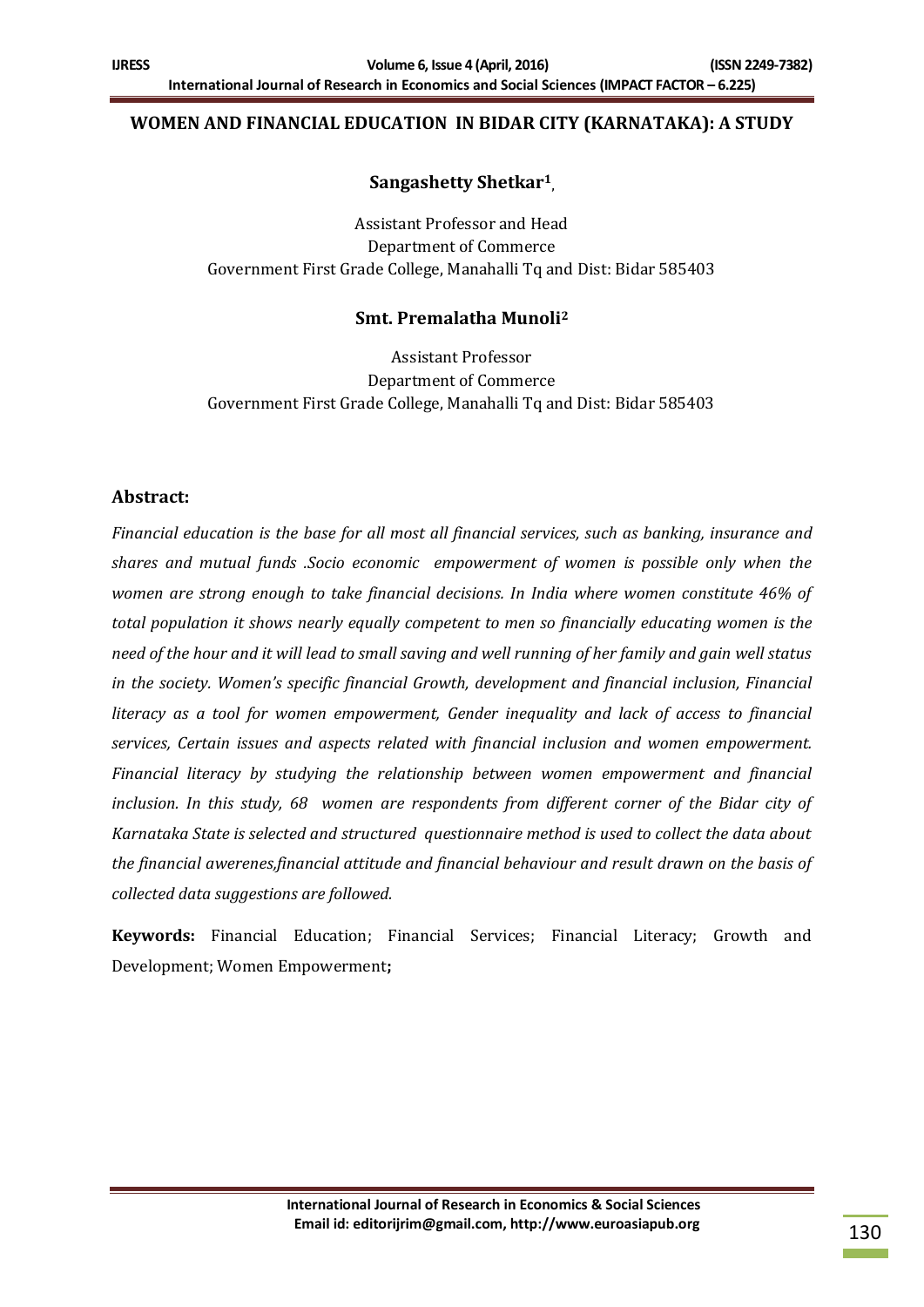#### **Introduction:**

Financial Literacy aids financial inclusion in many ways as it provides knowledge and awareness in the following aspects- Why save, Why save with banks, Why borrow for income generating purposes, Why to repay loans in time, What is interest and how moneylenders charge it, What is the need of insurance. It is only when women control decisions regarding credit and savings, they will well manage their own and household`s welfare leading to financial growth and empowerment. Financial education enables women for- Economic decision making, Enhancing purchasing capacity, Control over loans and Control over income and savings, borrow for investment and insure against risk. Financial literacy is an important aspect to help the women to accept and use the products to which they increasingly have access. It helps to develop skills to compare and select the best products for their needs and empower them to exercise their rights and responsibilities. It enables women to act "Smart Financially" by providing them knowledge and skills to understand financial planning, savings, investment, basics of banking, understanding need of household budgeting.

FSDC (Financial Stability and Development Council), The National Strategy for Financial Education (NSFE) for India has been prepared. The action plan of creating awareness and educating consumers on access to financial services and calls for active involvement of individuals, financial sector regulators, NGO`s, central and state Government. One of the basic objectives of NSFE is to standardize the financial education of various stakeholders.

Poor financial literacy have prompted a serious review of existing financial education programs and launch of new programs. The need for continual updating of financial literacy across all age groups because of the dynamic nature of financial products and services as well as the changing needs of individuals with time .It is observed that exposing women to financial education. Financial literacy is of particular relevance to emerging economies. As these research from around the world reports inadequate financial literacy which raises serious concerns about the ability of individuals to secure their financial well-being. Financial literacy is associated with higher educational attainment and income. As soon as the education levels of individuals increases their understanding about the financial terms and clarity about their financial needs and requirement in order to protect their money they increase the effort towards the accessing the financial information ,which ultimately enhances their knowledge of present financial services and products.

Financial literacy provides knowledge and awareness in the following aspects-

- Why we need to save money.
- Why we should save with banks.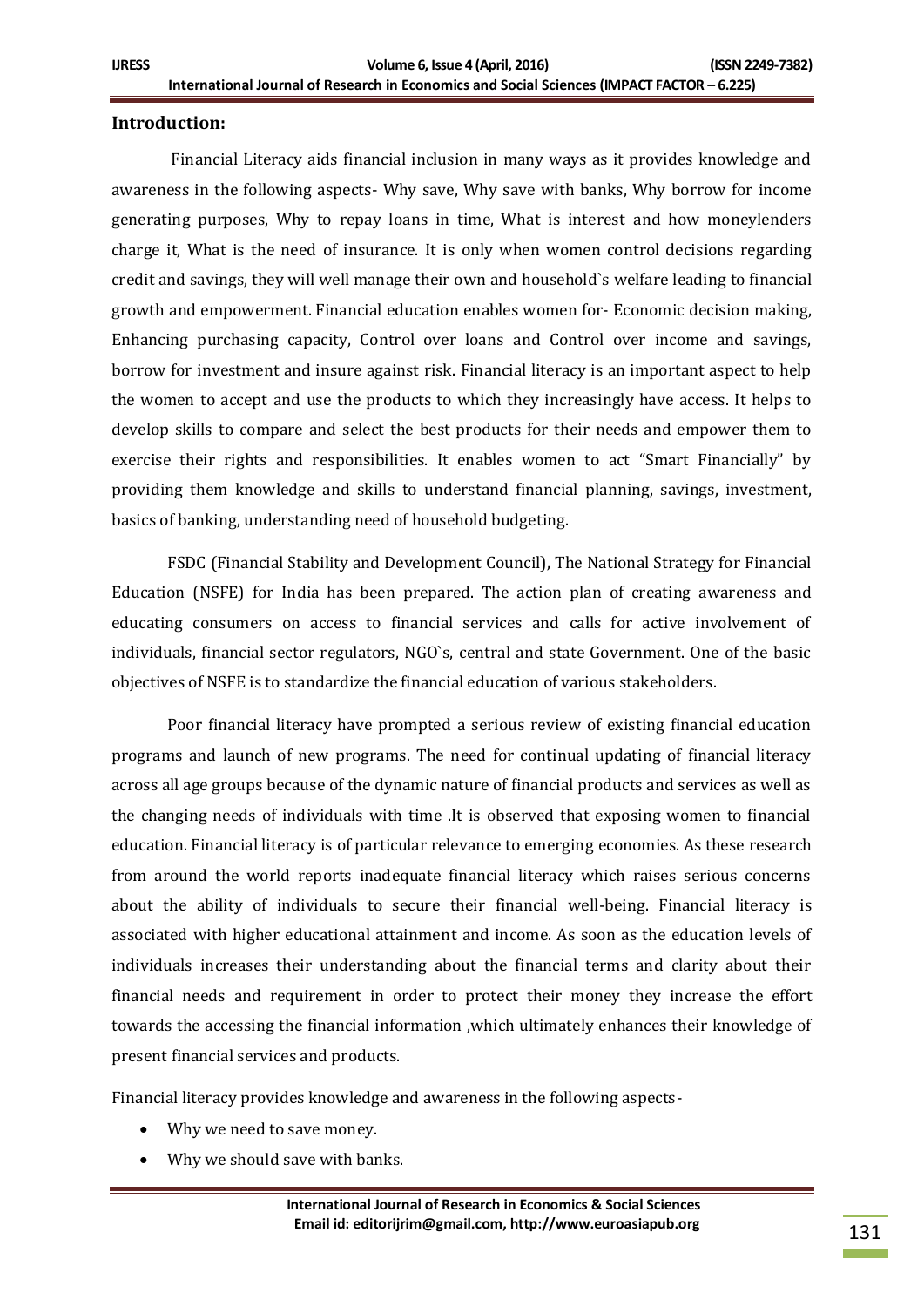- Why we borrow for income generating purpose.
- Why to re-repay loans in time.
- What is the need and use of insurance etc?

Though government has initiated many plans and different steps are taken there is a required strategic action to increase financial inclusion of women. An effort has been made through this paper to analys financial literacy and financial inclusion as a tool for women empowerment.

## **Factors influencing financial literacy:**

An individual is said to be financially literate if he/she is able to perform the following:

- 1. Financial literacy is influenced by so many factors such as age, region or country in which the individual resides, the financial environment , income level, socio demographic factors like his family, number of dependents, mother's education, financial advice etc.
- 2. Financial knowledge and understanding: The individual should be known of the products which are available in market. Should possess enough knowledge about the basics of the products, the related concepts, Choosing appropriate products: Should be able compare similar products and choose the correct product.
- 3. Financial Planning: The intensity to save and plan for their retirement life should be clear. Investing in proper way or saving through various investment plans show their attitude and behaviour towards financial matters.
- 4. Money management: Financial literacy helps an individual to have control over his financial matters. It enables an individual to frame correct budgets which in turn helps them to track his finances and meet the ends.
- 5. Financial literacy is a universal issue. The level of financial literacy required depends upon the financial needs of the individual.

#### **Financial education system in India**

Ministry of Finance (GOI) established several institutes purely based on finance in order to meet the demand of global finance market. INDIAN INSTITUTE OF FINANCE (IIF) founded in 1987 as a non-profit autonomous educational institution, to promote education and research in Finance. INDIAN INSTITUTE OF BANKING AND FINANCE (IIBF) (formerly The Indian Institute of Bankers) was established in 1928. With more than 650 Institutional Members and over 2.5 lakh individual members, it is the largest Institute of its kind in the world and is working with a mission "to develop professionally qualified and competent bankers and finance professionals. The institutes offer education, training, examination consultancy/counselling and continuing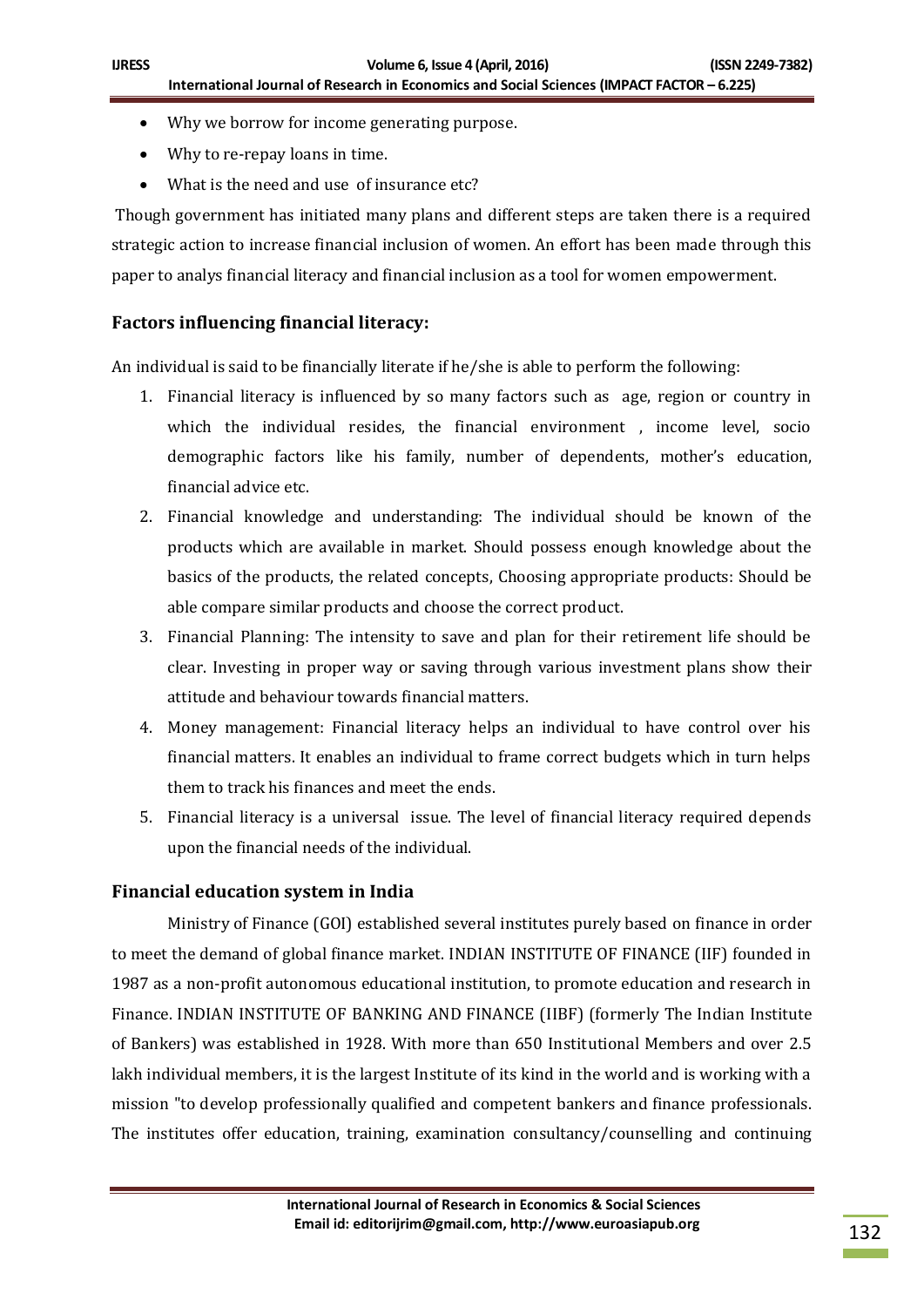professional development programs". It is our strong belief that, if an increased understanding of banking and finance, people can enjoy their other financial services.

Financial Literacy in India Various surveys show that the level of financial literacy of Indians is low. India stands in the 23rd position out of 27 countries in the recent survey conducted by Visa.

## **Government steps to enhance the financial literacy**

The following are some of the initiatives taken:

- 1. Included financial literacy in school and college curriculum. National Strategy for Education was prepared and released by RBI in 2012 which is related to the need for financial education in schools.
- 2. Many programs and competitions are conducted among the kids to develop the awareness of financial literacy Increased variety of products and the instability of the global economy in twenty first century caused increasing complexity of financial decisions and also caused consumers faced with the challenge in economic and financial activities.
- 3. Financial literacy centres are operating all over India to spread financial literacy(658 centres).
- 4. SEBI initiated nationwide campaign to spread financial education to various target segments such as students in schools and universities, working executives, home makers, retired personnel, self-help groups, etc.
- 5. Seminars on various aspects like savings, investment, financial planning, banking, insurance, retirement planning, etc..
- 6. Essentials of Investing': A set of 11 booklets realised for public awareness about investments.

## **Review of literature**

A study, conducted by Visa, found that 34% of Indian women and 29% of Indian men claimed to have no savings. Similarly, it revealed that 43% of Indian women do not discuss matters of money management with their children, due in large part to their own lack of understanding. It is no surprise that in a society where women are not engage in paid work, and are therefore not expected to undertake decisions relating to the family budget and financial matters. Mark Taylor (2010). Identify the key determinants of Financial Literacy. Using panel data models, He find the key factors to financial literacy are age, health, household size and structure, the employment status of the individual and other household members. Older men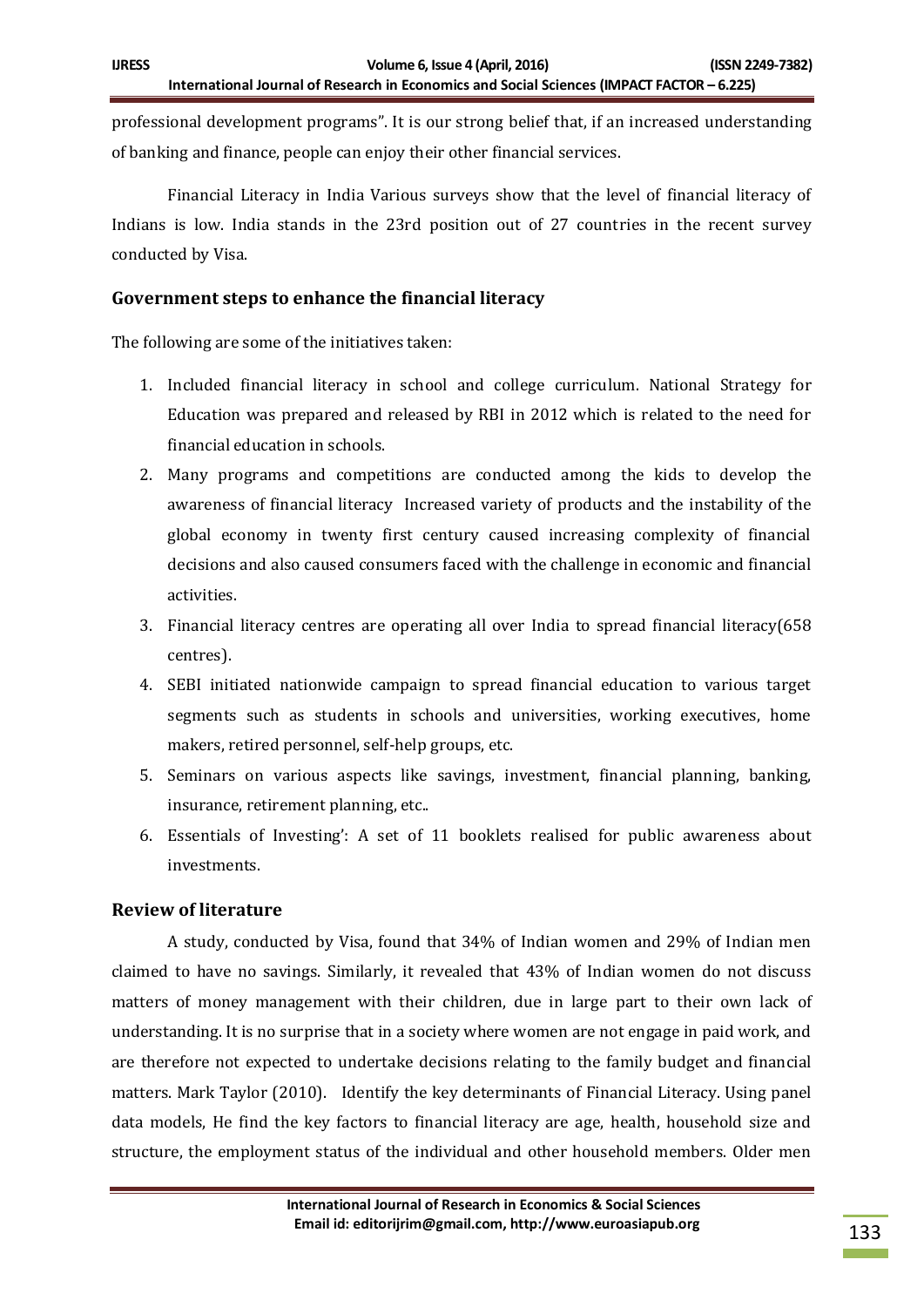and women in full-time work with an employed spouse have the most financial capability but results suggest that age, and employment status has the largest impacts. Tullio Jappelli(2009), has done a comprehensive assessment of literacy across the world based on a survey of executives in 55 countries, in 1995-2008. The survey respondents are a selected group of managers and country experts, and regression analysis shows that its level depends on educational achievement, social interactions, financial literacy and financial development, financial knowledge depends on cognitive ability. Worthington: 2006, however there is no evidence to suggest that these low-income families are financially illiterate. Financial stress could be related to many social issues such as unemployment, large families and poor economic conditions of the family.

Atkinson & Kempson: 2004. Numerical skills are important in assisting the understanding of financial skills. There is support in many countries such as Australia and the UK to have financial skills taught at middle school levels across the curriculum. According to the annual MasterCard's index for financial literacy in terms of overall financial literacy, India is at the bottom among 16 countries in the Asia-pacific region India is above with 59 index points from Japan, the index is based on a survey conducted between April 2013 and May 2013 with 7,756 respondents aged 18-64years.The survey polled respondents on three aspects — basic money management (50% weight), financial planning (30% weight) and investment (20% weight) — to arrive at the overall financial literacy index.

Ansong and Gyensare (2012) conducted a study among 250 UG and PG University students of Cape Coast reveals that the age and work experience are positively related to financial literacy. Report by Australian Government(2011) Factors influencing financial literacy of marginalised women are knowledge about financial products, proper formal education, basic money management skills, financial numeracy, persuasion knowledge and self efficacy and basic banking activities.

#### **Need of the study:**

As earlier researcher stated that, financial literacy plays a vital role in providing social and economic security in urban and rural area special for working women, further it felt important to know what is the level of financial knowledge of working women .To fulfil this aim, it is necessary that the women who are living in the urban and rural area should have to enhance the knowledge of finance and also get awareness of countries financial position. We need to know the level of financial literacy of various groups. This study focuses on measuring the level of financial literacy among working women employees in Bidar City.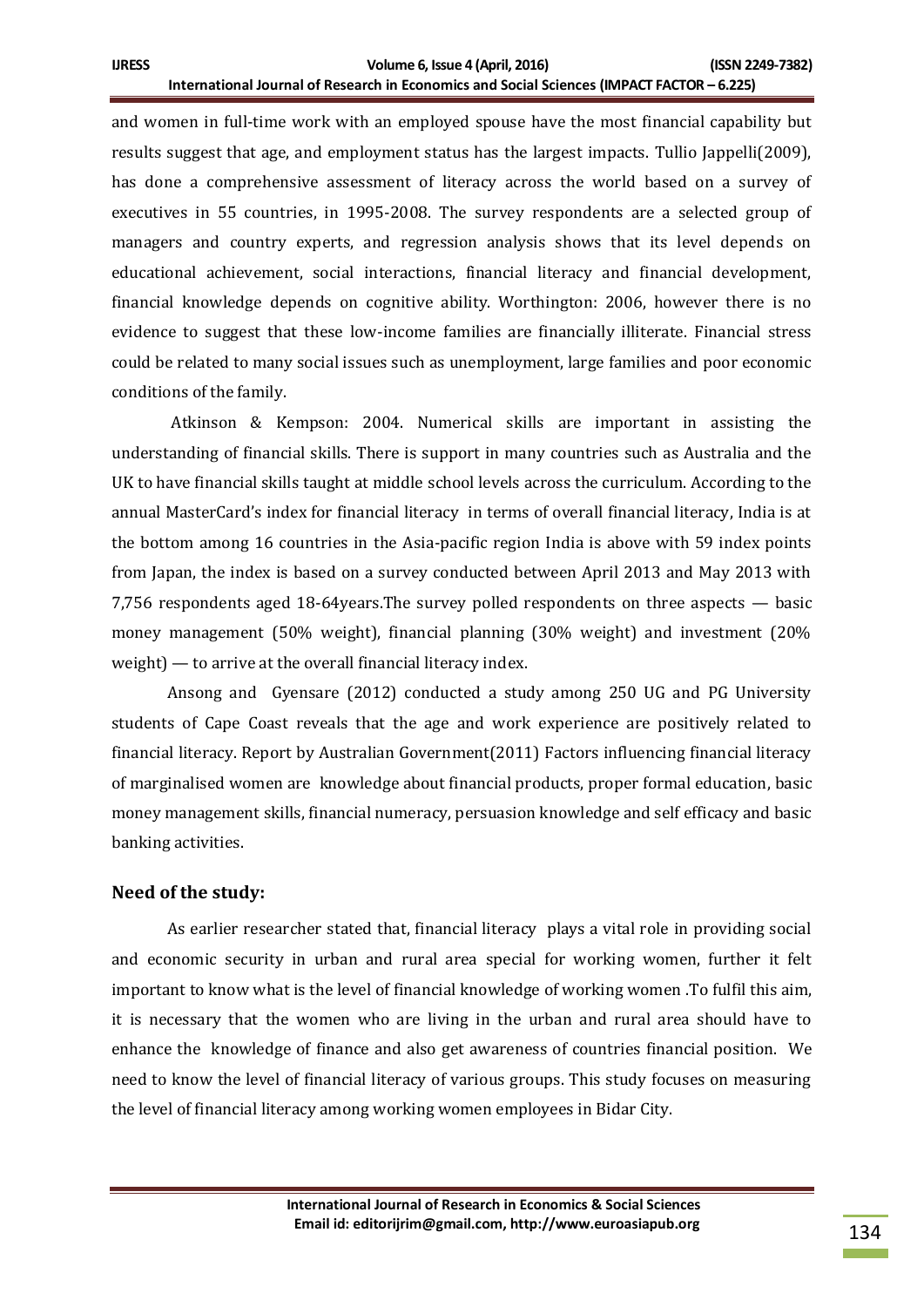#### **Objectives of the Study:**

The basic objectives of the study are as follows; 1.To identify the financial literacy of working women. 2.To identify the factors influencing financial literacy of women. 3.To know the barriers to acquire financial knowledge for women. 4.To give suggestions to women to gain financial literacy.

#### **Research Methodology:**

**Sampling design** : Basical study is based on sampling techniques. The study was conducted in Bidar city, Bidar district in Karnataka State during March 2016.A sample of 68 working women were chosen for the study. Only working women are considered because those who earn money they have the right to invest as they wish. most care has been taken for representing entire population. The sampling method hence chosen was random sampling based on convenience to certain extent.

**Profile of Bidar :**Bidar is a developing district of Karnataka state having 71% of literacy and 56% of the population is BPL( Below Poverty Line) and it is famous for BIDRI HANDICRAFTS. The major industries are Sugar Factories, Food Processing, Textiles and Garments. Total 83 factories are there in district. This indeed is providing better employment opportunities for the locals. It has 7 KIADB industrial area and a elementary flying school which is the oldest flying school of India. The district headquarter connected roads and train lines. It is declared as 22nd cleanest city in India.

**Tools for data collection and Interpretations:** The present study is based on survey method. It involves the collection of primary data from working women. The secondary data was collected from various books and articles published in various journals and magazines. Working women representing all walks of society were selected for the study. The primary data was collected with the help of a structured questionnaire. The data, so collected was processed and analyzed with the help of statistical tools like percentage analysis and cross factor analysis were applied.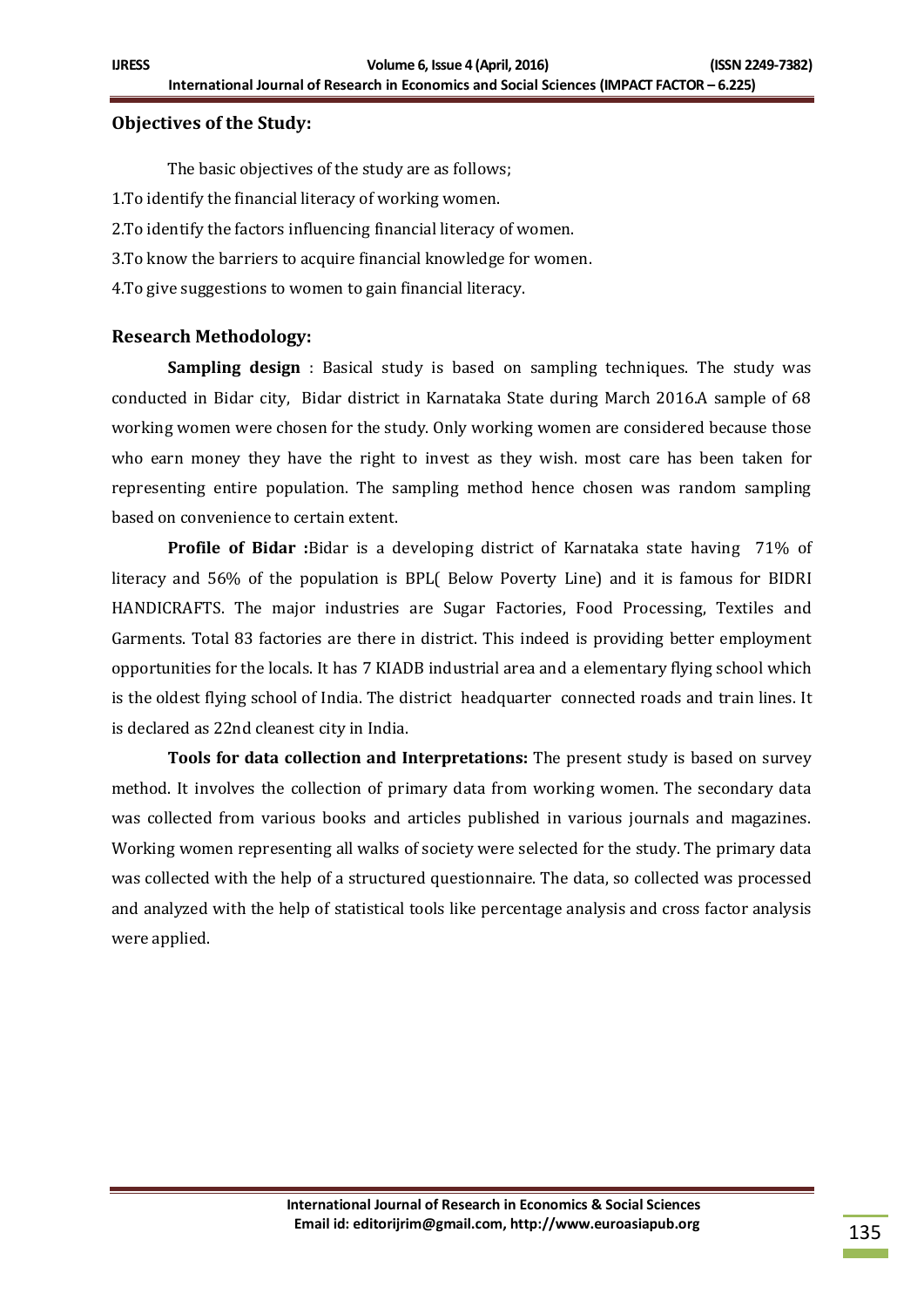| S.no         |                       |                                                                                                                                                               | Frequency(No.) | Percentage $(\% )$ |
|--------------|-----------------------|---------------------------------------------------------------------------------------------------------------------------------------------------------------|----------------|--------------------|
| 1            | Age                   | Young age (18 to 30 years)                                                                                                                                    | 24             | 35                 |
|              |                       | Middle age(31 to 50 years)                                                                                                                                    | 32             | 47                 |
|              |                       | Old age above 51 years                                                                                                                                        | 12             | 18                 |
|              |                       | <b>Total</b>                                                                                                                                                  | 68             | 100                |
| $\mathbf{2}$ | <b>Marital Status</b> | Married                                                                                                                                                       | 50             | 73                 |
|              |                       | Un-married                                                                                                                                                    | 18             | 27                 |
|              |                       | <b>Total</b>                                                                                                                                                  | 68             | 100                |
|              | Family Type           | Joint Family                                                                                                                                                  | 29             | 43                 |
| 3            |                       | Nuclear Family                                                                                                                                                | 39             | 57                 |
|              |                       | <b>Total</b>                                                                                                                                                  | 68             | 100                |
|              |                       | Tax Saving                                                                                                                                                    | 08             | 12                 |
| 4            | Purpose of Savings    | <b>Variables and Categories</b><br>Not for tax Savings<br><b>Total</b><br>Gold<br><b>Bank FD</b><br><b>Equities and Mutual Fund</b><br>Others<br><b>Total</b> | 60             | 88                 |
|              |                       |                                                                                                                                                               | 68             | 100                |
| 5            | Got lottery Rs 10,000 |                                                                                                                                                               | 23             | 34                 |
|              |                       |                                                                                                                                                               | 38             | 56                 |
|              |                       |                                                                                                                                                               | 03             | $\overline{4}$     |
|              |                       |                                                                                                                                                               | 04             | 5                  |
|              |                       |                                                                                                                                                               | 68             | 100                |

#### **Table 1 Profile of the Respondents**

### **Analysis and Results:**

The data collected was encoded and tabulated . It was further exposed to statistical tools like percentage analysis. The profile of the respondents is given in Table-1. It is clear from the Table-1 that of the total 68 respondents, almost one-third belonged to the age group of 18-30 years, while 47 % lay within the age group of 31-50 years and 18 % of the respondents were in age brackets of above 51 years. And above table1 also states that 73% of the respondents are married and 27% of the respondents are unmarried. It is further observed that 57% of the respondents are leaving in nuclear family were as only 43 % of the respondents are in joint family. Further it is noticed in above table only 12% of the respondents are saving money for tax saving purpose were as 88 % of the respondents are not saving money for only tax saving purpose.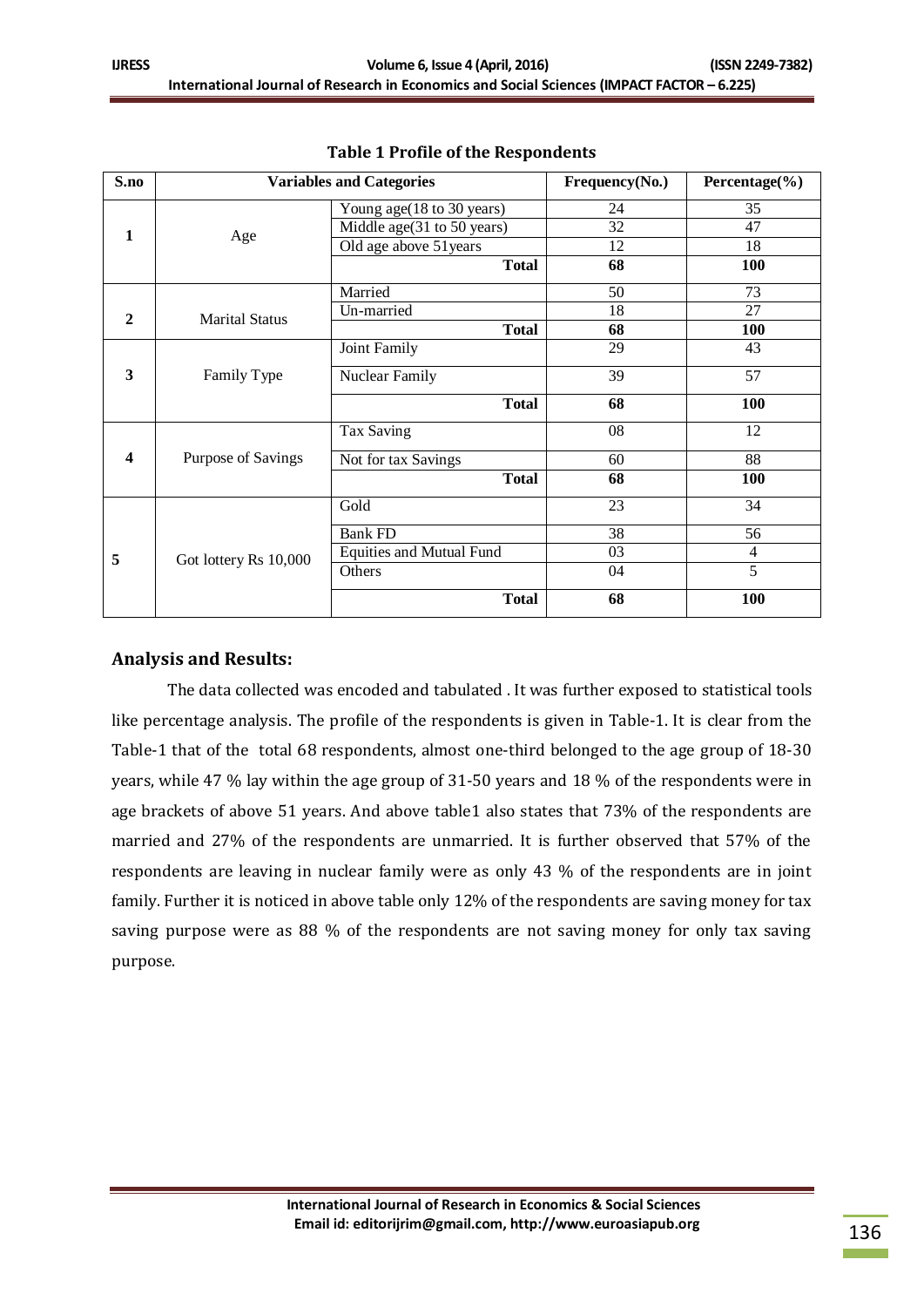#### **Table-2 Investment of Lottery Amount Rs 10,0000**

| <b>Particulars</b>              | <b>Frequency</b> | %   |
|---------------------------------|------------------|-----|
| Gold                            | 23               | 34  |
| <b>Bank FD</b>                  | 38               | 55  |
| <b>Equities and Mutual Fund</b> | 03               | 4   |
| Others                          | 04               | 5   |
| <b>Total</b>                    | 68               | 100 |

It is clear from the bedside table,34% of the respondents invest amt in gold if they got lottery of Rs 10,000 and 56% of the respondents invest in bank FD,4% of the respondents invest in equities and mutual funds and only 5% of the respondents said they will invest in others.

#### **Fig. No-1 Awareness of different insurance**

It is show in fig.No-1 That all the respondents are aware of life insurence,75% of the respondents are aware of health insurance ,56 % of the respondents are know the general insurance and only 38% of the respondents are aware of crop insurance



#### **Table-3 Awareness and Investment in Different Financial Services**

| S.no           |                                                     | <b>Particulars</b>    |    | % P |  |
|----------------|-----------------------------------------------------|-----------------------|----|-----|--|
|                |                                                     | Saving A/c            | 68 | 100 |  |
|                | Awareness of Different<br><b>Financial Services</b> | PPF                   | 60 | 88  |  |
| 1              |                                                     | Mutual Fund           | 38 | 56  |  |
|                |                                                     | <b>Postal Schemes</b> | 44 | 65  |  |
|                |                                                     | <b>NPS</b>            | 12 | 18  |  |
|                |                                                     | Shares and Bonds      | 33 | 49  |  |
|                |                                                     | Saving A/c            | 66 | 97  |  |
|                | Investment in Different                             | <b>PPF</b>            | 30 | 44  |  |
| $\overline{2}$ | <b>Financial Services</b>                           | Mutual Fund           | 20 | 29  |  |
|                |                                                     | <b>Postal Schemes</b> | 33 | 48  |  |
|                |                                                     | <b>NPS</b>            | 08 | 12  |  |
|                |                                                     | Shares and Bonds      | 05 | 07  |  |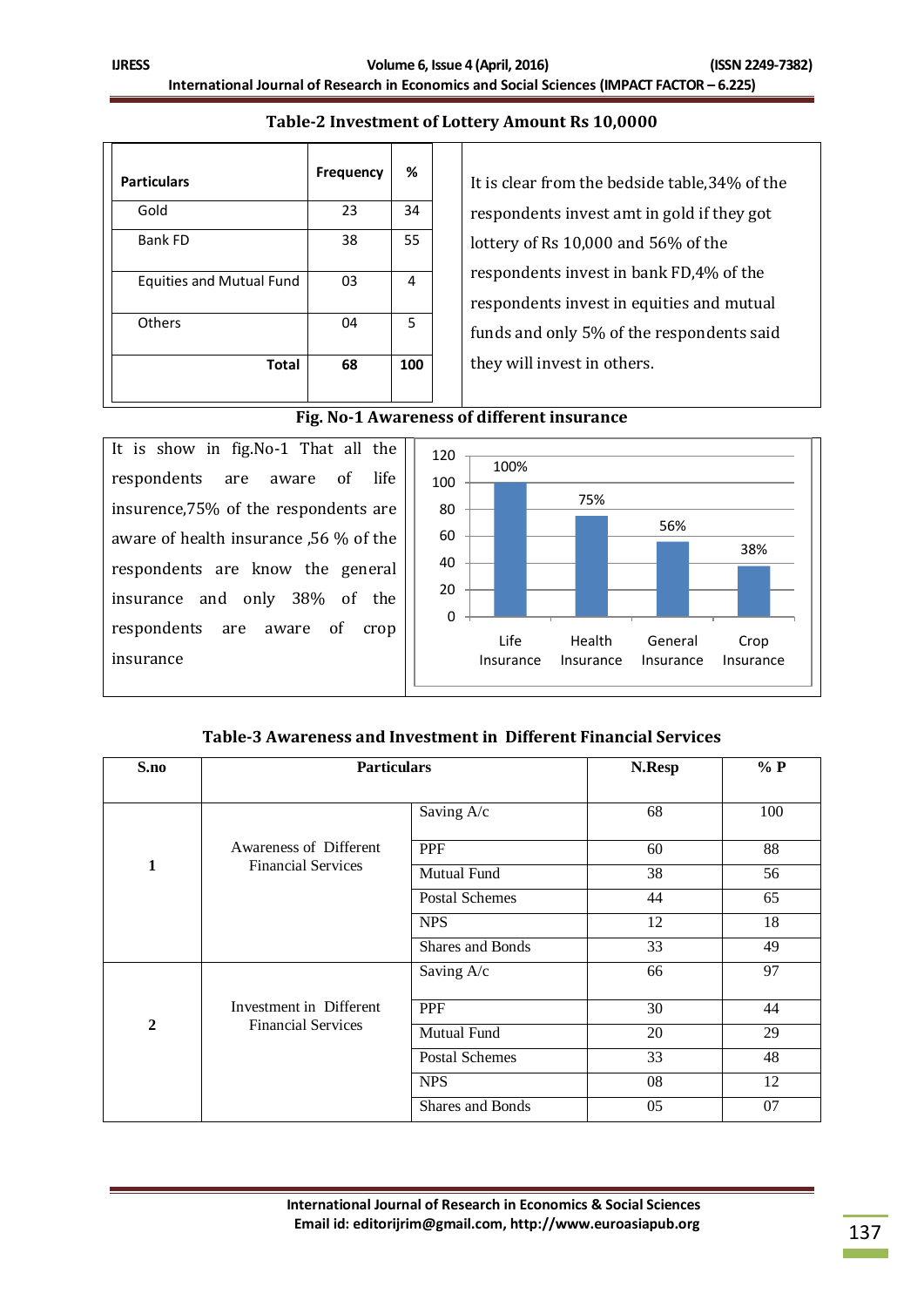

**Fig.No.2 Awareness and Investment in Different Financial Services**

It is shown in **Fig.No2** that all respondents are aware of SB a/c and 97 % of the respondents are invested amount in SB A/c,88 % of the respondents are know the PPF but only 44 % of them opened PPF A/c,56 % of the respondents are aware of Mutual Fund and 29 % of them purchased mutual funds,65% of the respondents are know the various Postal Schemes but 48 % of them taken benefit of those schemes, only 18 % of the respondents are hard about NPS and 12 % of them invested in it. And 49 % of the respondents aware of the Shares and Bonds, but only 7 % of them purchased the Shares and Bonds



**Fig.No.3 Awareness and loan taken by the respondents**

It is shown in **Fig.No.3** that 90 % of the respondents are aware of Personal loan and 20 % of them taken personal loan, 87 % of the respondents are aware vehicle loan and 49 % of them taken vehicle loan ,84 % of the respondents are know the Education loan,63 % of them taken Education loan, 91 % of the respondents are aware of Housing loan and 82 % of them taken Housing loan, 71% of the respondents are know the Credit card and only 25 % of them used the Credit card.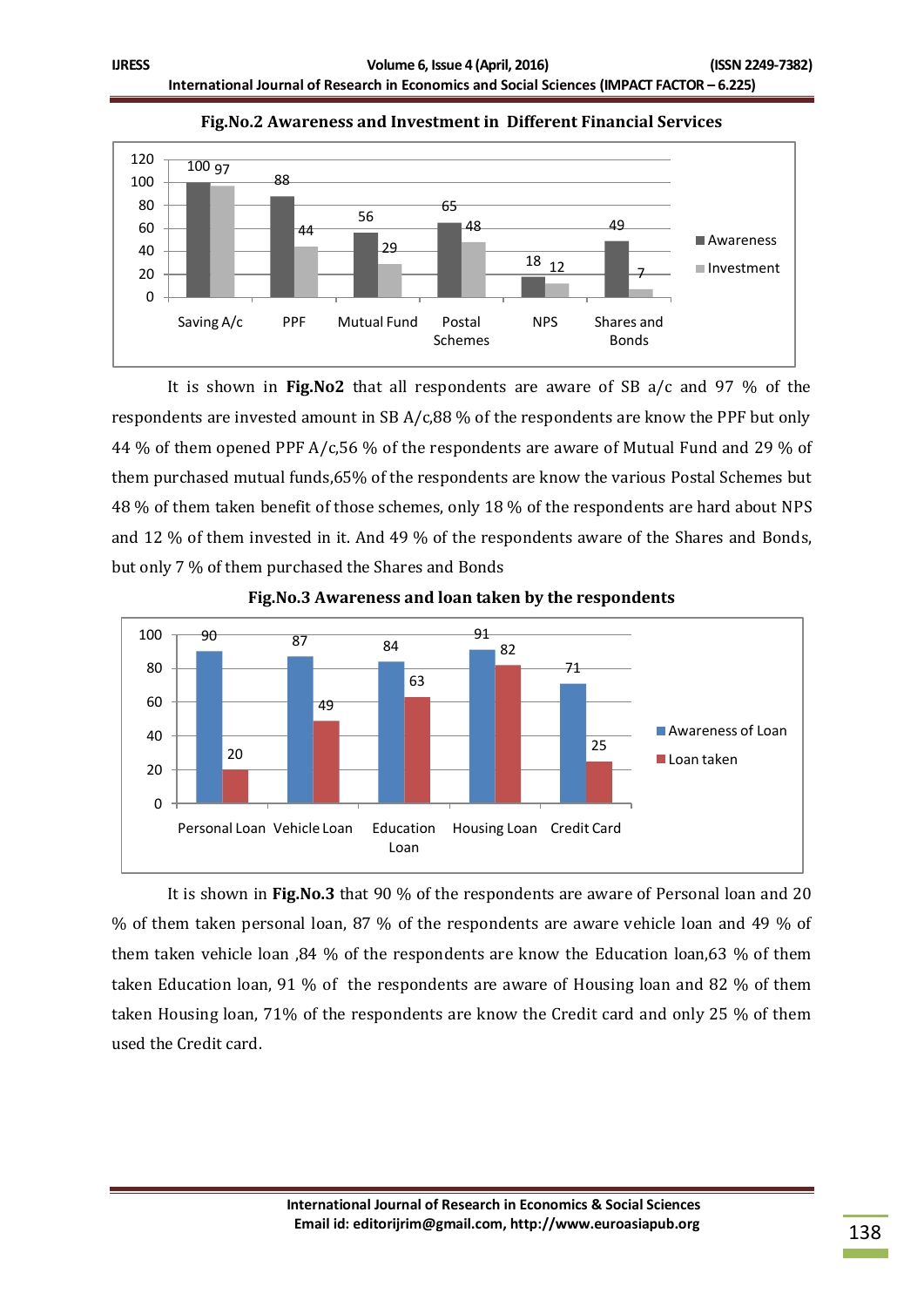| S.no        | <b>Particulars</b>                         | <b>YES</b> | $\frac{0}{0}$ | N <sub>O</sub> | $\frac{6}{6}$ | <b>Total</b><br><b>Frequency</b> | <b>Total</b><br>$\frac{6}{9}$ |
|-------------|--------------------------------------------|------------|---------------|----------------|---------------|----------------------------------|-------------------------------|
| 1           | Awareness of Net banking and Mobile        | 60         | 88            | 08             | 12            | 68                               | 100                           |
|             | <b>Banking</b>                             |            |               |                |               |                                  |                               |
| $\mathbf 2$ | Use of Net banking and Mobile Banking      | 30         | 44            | 38             | 56            | 68                               | 100                           |
| 3           | Awareness of Time Value of Money           | 23         | 34            | 45             | 66            | 68                               | 100                           |
| 4           | Awareness of Simple Interest Calculations  | 56         | 82            | 12             | 18            | 68                               | 100                           |
| 5           | <b>Awareness of Cost Benefit Relations</b> | 13         | 19            | 55             | 81            | 68                               | <b>100</b>                    |

### **Table-4 Financial Knowledge of the respondents**

It is shown in **Table-4.** 88 % of the respondents are aware of Net Banking and Mobile Banking and only 12 % of the respondents are not aware Net Banking and Mobile Banking and 44 % of them used Net Banking and Mobile Banking services.34 % of the respondents are hard the time value of money and 66 % of the respondents not hard the time value of money. It is further noticed that 82% of the respondents are know the calculation of simple interest and only 18 % of the respondents are not know the calculation of simple interest. And 19 % of the respondents are aware of the Cost Benefit Relations,81 % of the respondents not aware of Cost Benefit Relations.

#### **Cross Analysis:**

After the overall analysis, an attempt was made to identify the influence of the age of the respondents on their level of awareness of financial products. The below **Table.5** provides a summary of awareness of the respondents within each of the age group.

Of the total 20 respondents belonging to the age group up to 30 years, a majority were aware of SB A/c, loaning schemes, as well as life and health insurance schemes. But they were less aware of Postal schemes, NPS, General and crop insurance. It is further noticed that maximum respondents are falling under this age group 32 (Age group 30-50 years) here only lack of awareness was found in case of NPS only. While in the age group of above 50 years lack of awareness is observed i.e. Shares ,Bonds, Credit Cards and NPS.

The overall awareness was measured by computing mean percentage within the age group. It can be clearly observed that the extent of aware women increased with age from 58.40% for up to 30 years to 71.60% for 50-above years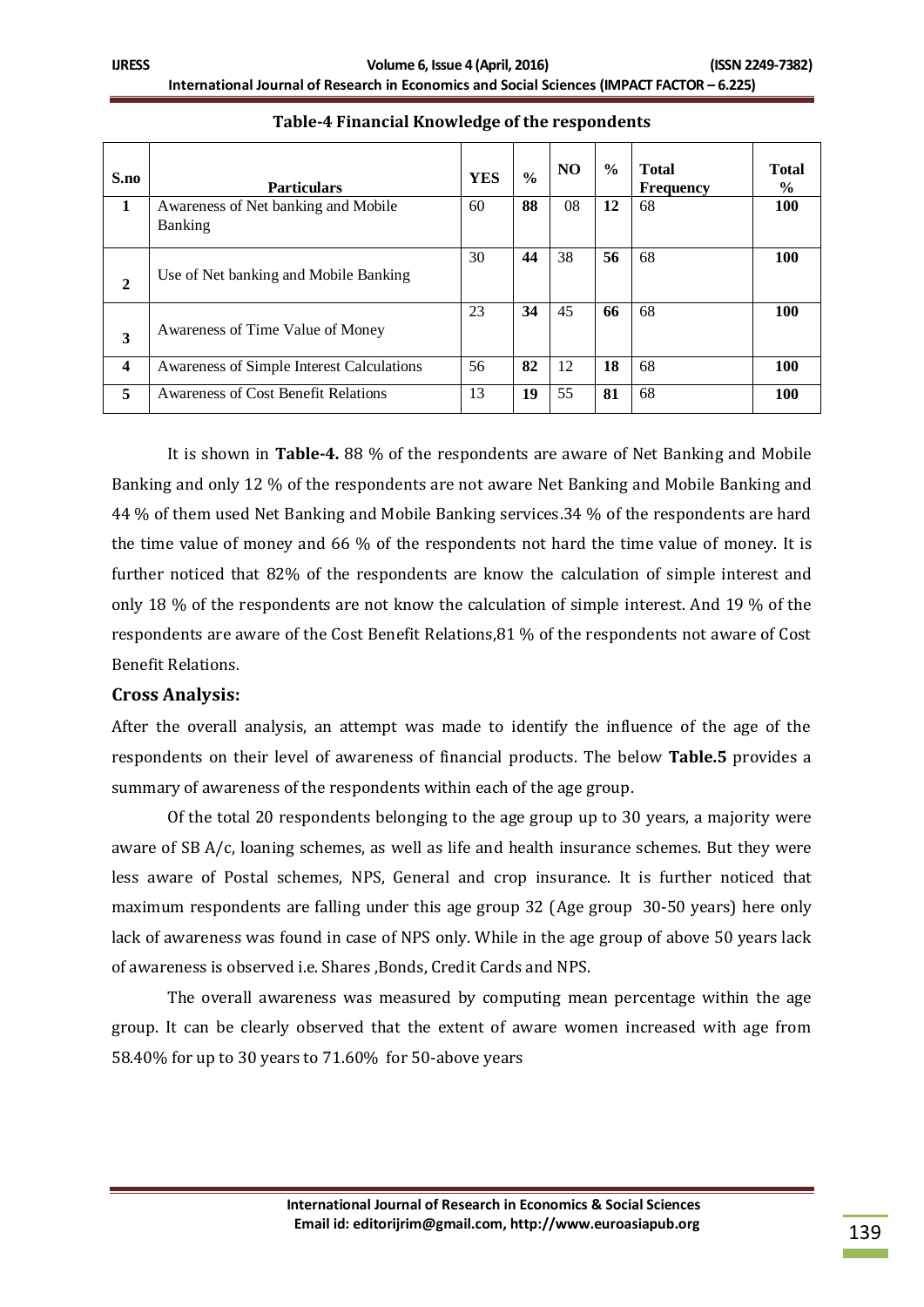| <b>Particulars</b> |                       | Up to $30yrs(\%)$ | 30-50 yrs $(\% )$ | 50-Above yrs    |
|--------------------|-----------------------|-------------------|-------------------|-----------------|
| <b>Investment</b>  | SB A/c                | 100               | 99                | 100             |
|                    | PPF                   | 39                | 78                | 94              |
|                    | Mutual Fund           | 48                | 59                | 63              |
|                    | Postal Schemes        | 24                | 61                | 64              |
|                    | Shares & Bonds        | 28                | 51                | $\overline{37}$ |
| Loan               | <b>NPS</b>            | 09                | 17                | $22\,$          |
|                    | Personal Loan         | 84                | $\overline{91}$   | 86              |
|                    | Vehicle Loan          | 75                | 88                | 85              |
|                    | <b>Education Loan</b> | 92                | $\overline{89}$   | 78              |
|                    | Housing Loan          | 71                | 92                | 94              |
| <b>Insurance</b>   | Credit card           | 65                | 69                | 48              |
|                    | Life                  | 100               | 100               | 100             |
|                    | Health                | 69                | 83                | 65              |
|                    | General Insurance     | 35                | 62                | 68              |
|                    | Crop Insurance        | 37                | 59                | 63              |
|                    | Mean $(\% )$          | 58.40             | 73.20             | 71.60           |

## **Table-5.Age Level Awareness**

## **Major findings of the study:**

The major interpretations from the study were reported as under:

- $\checkmark$  Near to half (47%) of respondents belonged to middle age group where three-forth of the respondents (i.e.73%) were married.
- $\checkmark$  More than half (57%) of respondents belonged to nuclear family.
- $\checkmark$  Majority (88%) of the respondents are saving money for other than tax saving purpose.
- $\checkmark$  More than half (56%) of the respondents feel Bank FD is the safest investment.
- $\checkmark$  All of the respondents aware of life insurance.
- $\checkmark$  All of the respondents have SB A/c.
- $\checkmark$  Most of the working women do not have the health insurance.
- $\checkmark$  Minority (38%) of the respondents know the Crop insurance.
- $\checkmark$  Minority (7%) of the respondents Purchase Share and Bonds
- $\checkmark$  Majority (91%) of the respondents know the Housing loan and 82 % of them taken housing loan.
- $\checkmark$  Majority (88%) of the respondents know the Net Banking, Mobile Banking and 44 % of them access the Net Banking and Mobile Banking.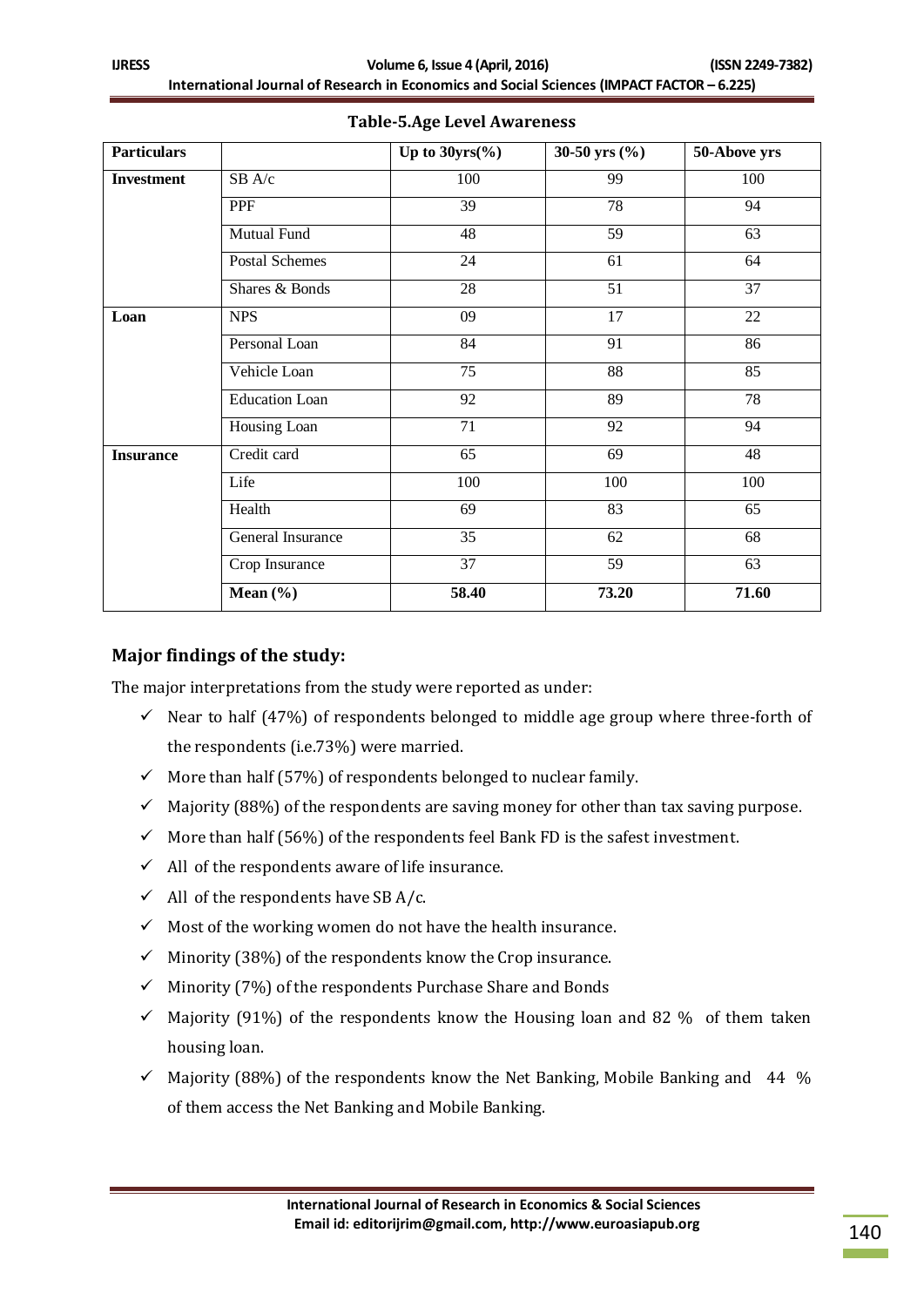- $\checkmark$  More than half of the respondents (66%) are not aware of time value of money, even they do not know diversification of investment and cost benefit relation. It is clear guide that need of provid financial education.
- $\checkmark$  Most of the respondents are aware of risk free financial services compared to risky financial services.
- $\checkmark$  Majority of the working women are invested in risk free financial services like SB A/c, Bank FD etc.
- $\checkmark$  Majority(82%) of the respondents know the simple interest calculations.
- $\checkmark$  With cross analysis we can say age is increasing the understanding of financial product also increased.

# **Suggestions**

Based on the present study the following suggestions have been made

- 1. Special training programme should be organized for working women regarding the diversification of investment ,cost benefit relation and time value of money.
- 2. Risk in investment leads to less investment by the working women they will be properly explained each and every investment have risk.
- 3. Insurance service providers should introduce such a insurance policy it will suite to working women.
- 4. Award and reward should be given to those working women who made diversified investment and gained.
- 5. The working women need to acquire more technological knowledge to proper use of ebanking and mobile banking.
- 6. Special workshop on financial literacy is conducted for only working women main aim is to orient them in financial skills like planning, decision making and so forth
- 7. The study was conducted in only Bidar city of Bidar district in Karnataka state with reference to financial education and women, it is necessary to have studies in other areas also in order to generalize the findings.

# **Conclusions**:

Systematic and regular finance is the need of the hour because of busy schedule of life everyone wants more earning on investments. So, awareness of the financial product is very most important. Male dominated society today also restricting women to gain financial knowledge but higher the education level leads to higher the working opportunity among women. It will defiantly solve the financial problems. Now 46 % of our population constitute